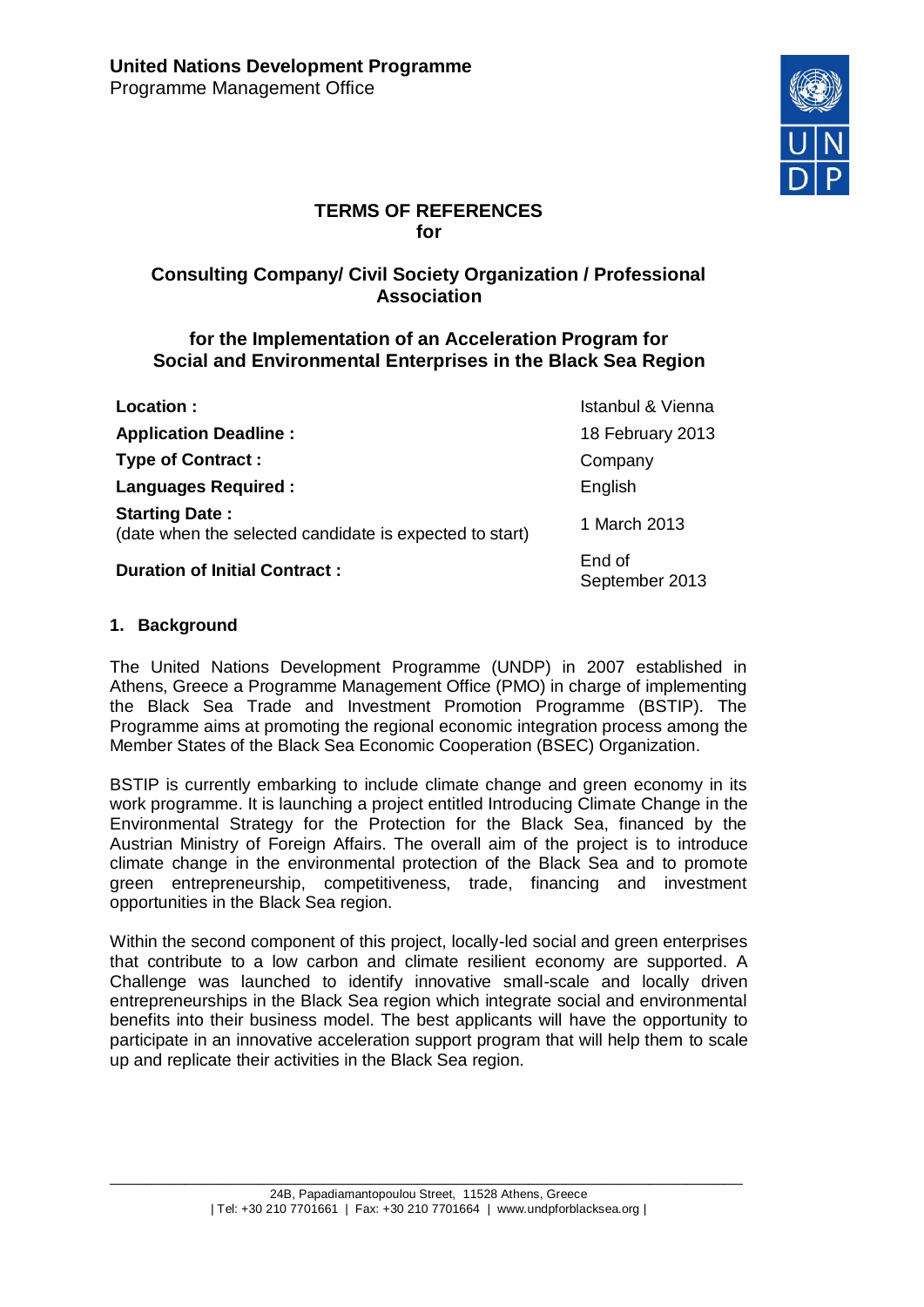

## **2. Scope of work**

The Offeror shall implement an acceleration program to strengthen the capacities of social and environmental entrepreneurs to significantly scale their impact and to articulate their mission as attractive impact investment cases. It shall also build bridges to interested impact investors and other stakeholders from the finance community, and include a mentoring component. The acceleration program shall have a seminal effect on channelling capital, international contacts, know-how, and global best-practice models to social and environmental entrepreneurs in the Black Sea region, a market largely unconnected internationally and underserved by the global impact investing industry.

#### **3. Duties and responsibilities**

Under the supervision of the Project Manager, the Offeror shall be responsible for the following:

Development and Implementation of Capacity Building Program:

 The Offeror shall be responsible for the design and implementation a capacity building program for social and environmental entrepreneurs in order to scale their impact and investment readiness. The training shall address three core elements: impact (social, environmental and business), viability (technical and financial feasibility, and maturity) and people (team and external stakeholder management). A range of products, i.e. important tools for attracting investors, shall be produced in the training program.

Mobilization and Facilitation of Mentors:

 The Offeror shall be responsible – in cooperation with UNDP – to mobilize and facilitate Mentors who support the participants of the acceleration program on a pro-bono basis. Each of the twelve participants of the acceleration program shall be accompanied by a mentor throughout the whole duration of the program. Mentors shall have general business skills, and/or industry expertise. Mentors shall assure continuity and timely delivery of program objectives, provide ongoing senior guidance, perspective and network.

Attraction and Strategic Networking with Impact Investors and the European Social Entrepreneurship Community:

 The Offeror shall strategically network the participants of the acceleration program to relevant philanthropist, impact investors, loan and grant providers active in CEE and the Black Sea region. Strategic networking with investors shall be an inherent part of the capacity building program. The participants of the program shall become access to networks of sustainable entrepreneurs from across the Europe, with a focus on Central and Eastern Europe.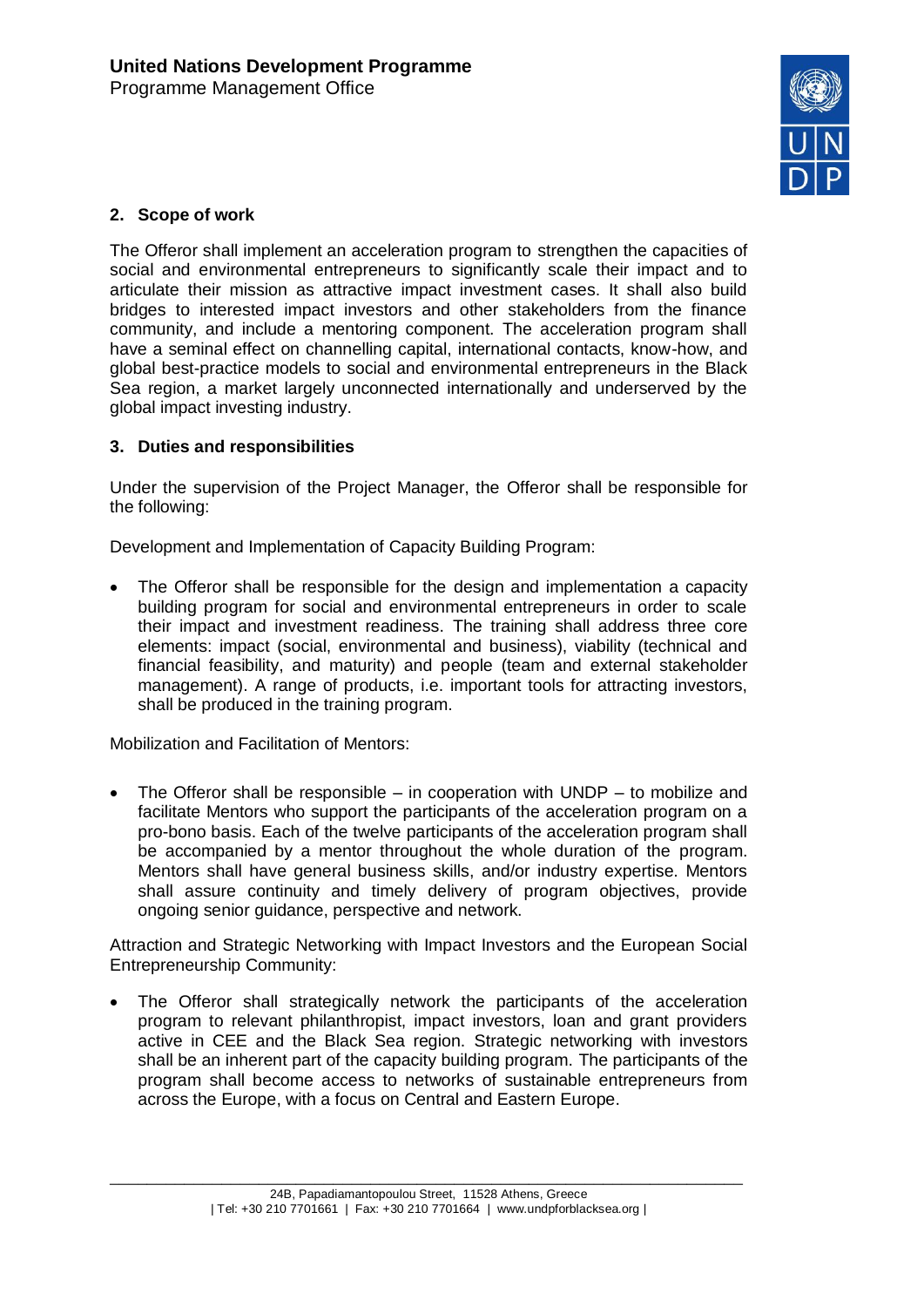

Participation as Juror in the Challenge Jury:

 The Offeror shall participate in the Challenge Jury to select the participants of the acceleration program.

UNDP shall be responsible for organizing the training venue in Vienna and Istanbul.

**4. Deliverables and Timeline**

The main outputs of the assignment shall be:

- 1) Provision of capacity building workshop Module 1  $(6<sup>th</sup>$  and 7th of June 2013 in Vienna, 2 days) and networking with key stakeholders, including a targeted event with investors.
- 2) Facilitation of mentoring and coaching in between July and September. 12 Mentors shall be mobilized in cooperation with UNDP to support the participants of the acceleration program on a pro-bono basis.
- 3) Provision of capacity building workshop Module 2 (26th, 27th and 28th of September 2013 in Istanbul, 3 days) and networking, including a targeted event with investors.

## **5. Qualifications:**

#### **Company/Civil Society Organization/Professional Association requirements:**

The Offeror shall have min. 3 years experience in developing and/or implementing projects related to the assignment (at least three similar projects in scope and value). The Offeror must be able to show capability in training, mentoring and coaching, and strategic networking related to impact investment. Reference list of projects and contact details of the clients should be submitted for reference check indicating the e-mail addresses of the relevant contact persons.

#### **Qualifications and experience of the personnel:**

The Offeror shall offer a team of qualified personnel with extensive experience in the fields relevant to the assignment. The Offeror shall propose a Team of two Experts, one of them acting as Team Leader. The proposed team members shall possess strong technical, analytical, communicational and interpersonal skills. CVs of the proposed team members shall be submitted, clearly stating their relevance and the areas that they will cover and their qualifications for the assignment.

#### **Team Leader shall have the following qualifications:**

- University degree in the thematic area relevant for this assignment. A higher degree shall be considered as an asset.
- At least 5 years of professional experience in fields relevant to the assignment.
- Record of implementing at least three relevant projects.
- Excellent knowledge in key areas relevant for the assignment.
- Excellent analytical, communication and facilitation skills.
- Computer literacy (MS Word, Excel, Power point).
- Excellent spoken and written English.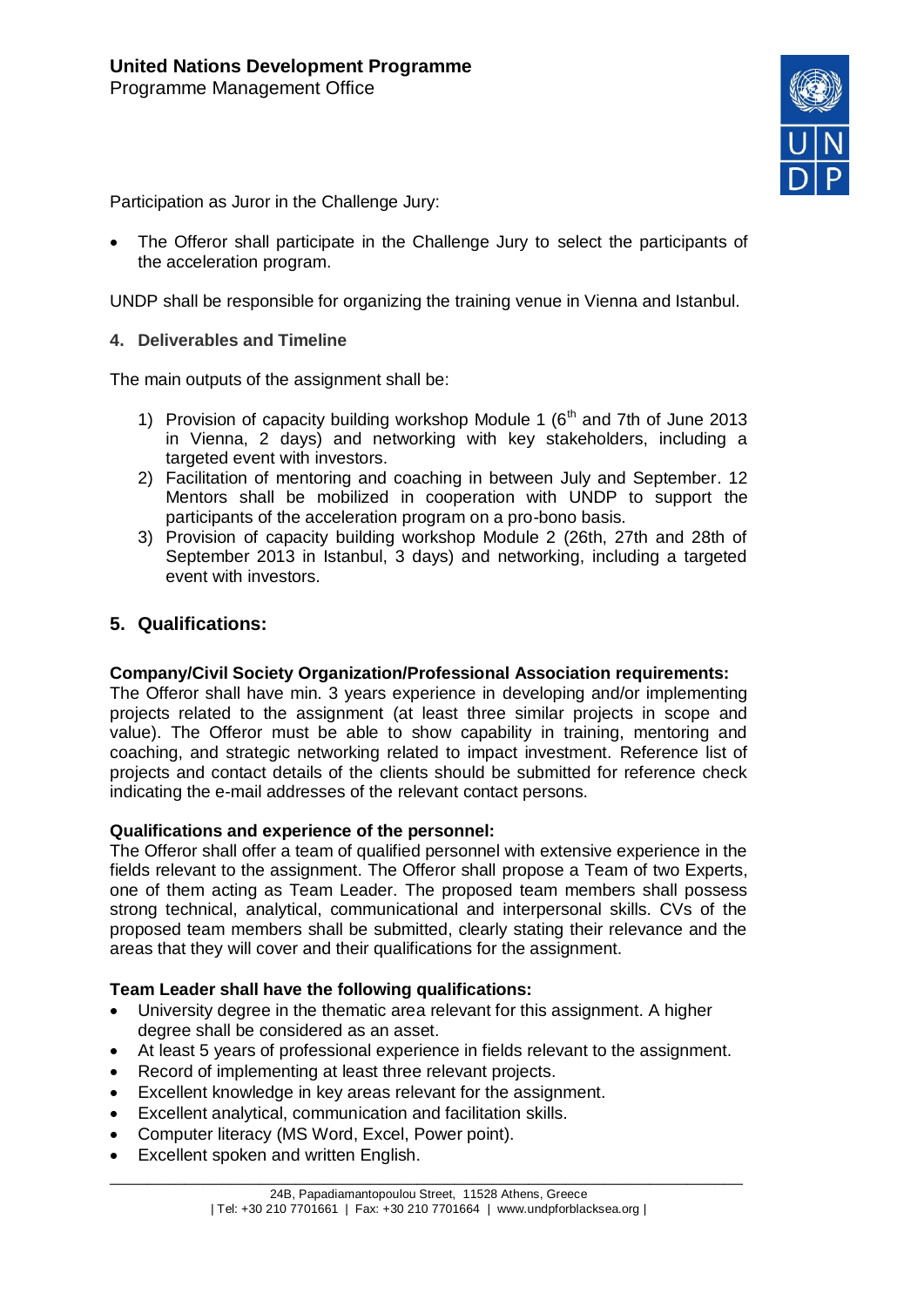Programme Management Office



#### **The expert involved into this assignment shall have the following qualifications:**

- University degree in the thematic area relevant for this assignment. A higher degree shall be considered as an asset.
- At least 3 years of professional experience in fields relevant for the assignment.
- Experience in providing consultancy and advisory services.
- Excellent knowledge in key areas relevant for the assignment.
- Excellent analytical, communication and facilitation skills.
- Computer literacy (MS Word, Excel, Power point).

Applicant must be able to schedule training events in accordance with programme schedule.

## **6. Terms and Conditions for provision of the services**

#### **Communication**

During the fulfilment of the assignment, the company will ensure regular communication and collaboration with the UNDP Project Manager.

## **Payment**

The payment for the service will be done in instalments:

- 50% upon implementation of the capacity building Module 1 and successful mobilization of pro-bono Mentors for the 12 participants of the acceleration program.
- 50% upon implementation of the capacity building Module 2.

#### **Travel Costs:**

 Will be reimbursed on an actual basis in accordance to the UNDP rules and procedures and upon approval of the UNDP Designated Officer.

## **6. Application Requirements**

The Offeror should submit the following application documents:

- A cover letter stating an expression of interest.
- Profile of Company/Civil Society Organization/Professional Association and reference list of implemented projects and client contacts for reference check indicating the e-mail addresses for contact persons.
- CVs of the Team Leader and the proposed members of the team.
- A brief description or presentation of the work plan and approach describing the steps which will lead toward the completion of this assignment.
- The financial offer must be in a separate document indicating a lump sum to cover all costs (excluding travel and venue) including a breakdown of the costs per deliverable

#### **Submission of Offer:**

Please submit your offer by **February 18, 2013**, **17:00** via e-mail at: [georg.schoen@undp.org](mailto:georg.schoen@undp.org)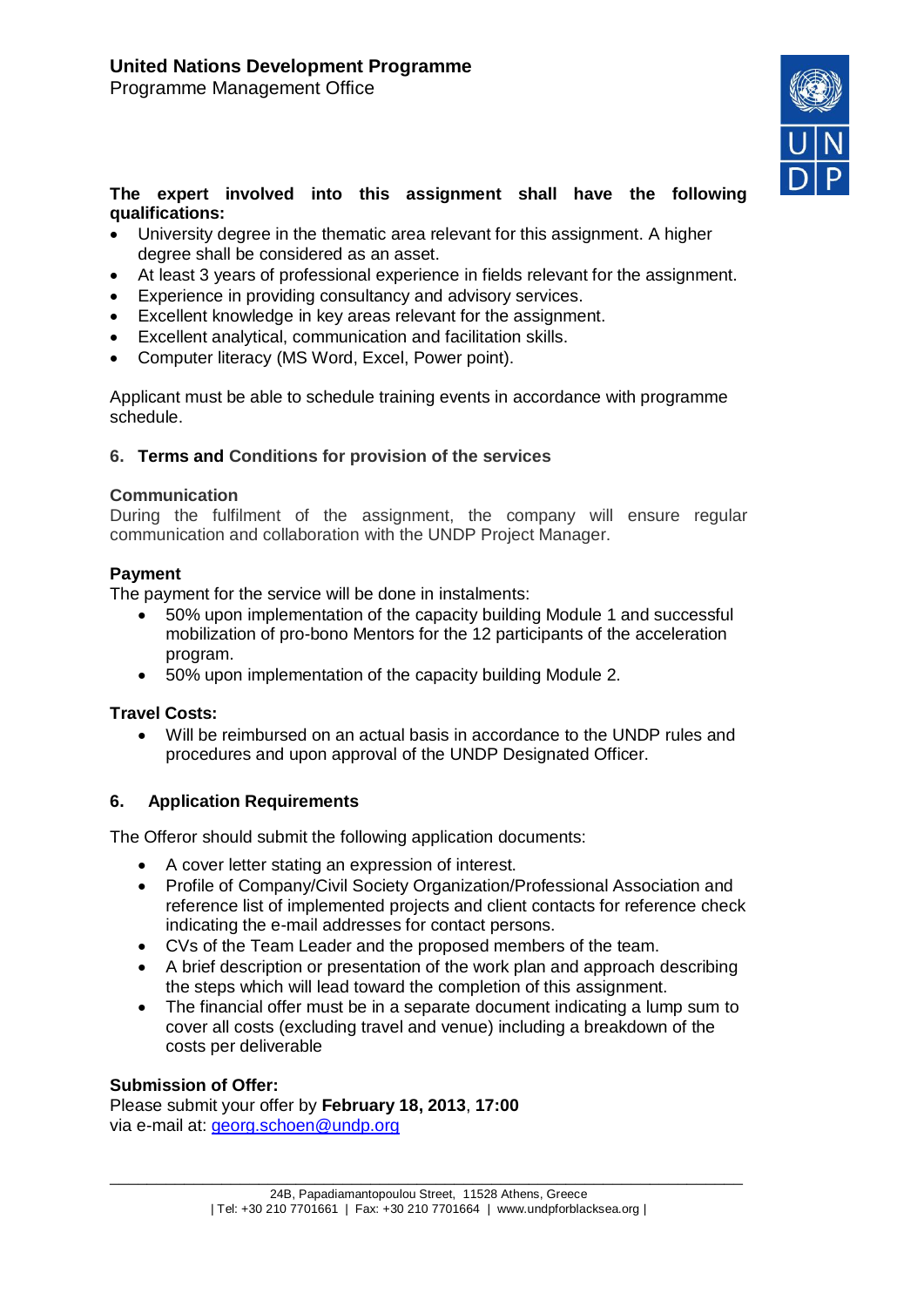## **Validity of proposal**

Proposals have to be valid for 60 days.

#### **Evaluation method for comparison of the applications: Cumulative Scoring**

A two-stage procedure is utilized in evaluating the proposals with evaluation of the technical proposal being completed prior to any price proposal being opened and compared. The price proposal of the Proposals will be opened only for submissions that passed the minimum technical score of 70% (490 points) of the obtainable score of 700 points in the evaluation of the technical proposals.

The technical proposals are evaluated on the basis of its responsiveness to the Terms of Reference (TOR).

The price proposal of the Proposals will be opened only for submissions that passed the minimum technical score of 70%of the obtainable score of 700 points in the evaluation of the technical proposals, and the price is allocated 300 points.

The offer with the lowest price will receive the total of 300 points. Other offers with higher prices will receive their respective scores according the following formula:

Lowest Bid ------------------- x300 Proposed Bid

The proposals will be awarded with the highest aggregate score based on technical and financial proposal.

The remaining financial proposals of bidders whose technical proposals are deemed unacceptable or unqualified will be returned back to the vendor.

#### **Technical evaluation criteria**

An evaluation form for technical Evaluation forms of for technical proposals is given id details at the table below. The obtainable number of points specified for each evaluation criterion indicates the relative significance or weight of the item in the overall evaluation process. The Technical Proposal Evaluation Forms are:

Form1: Expertise of the firm Form 2: Proposed Work Plan and Approach Form 3: Personnel – Team Leader Form 4: Personnel – Expert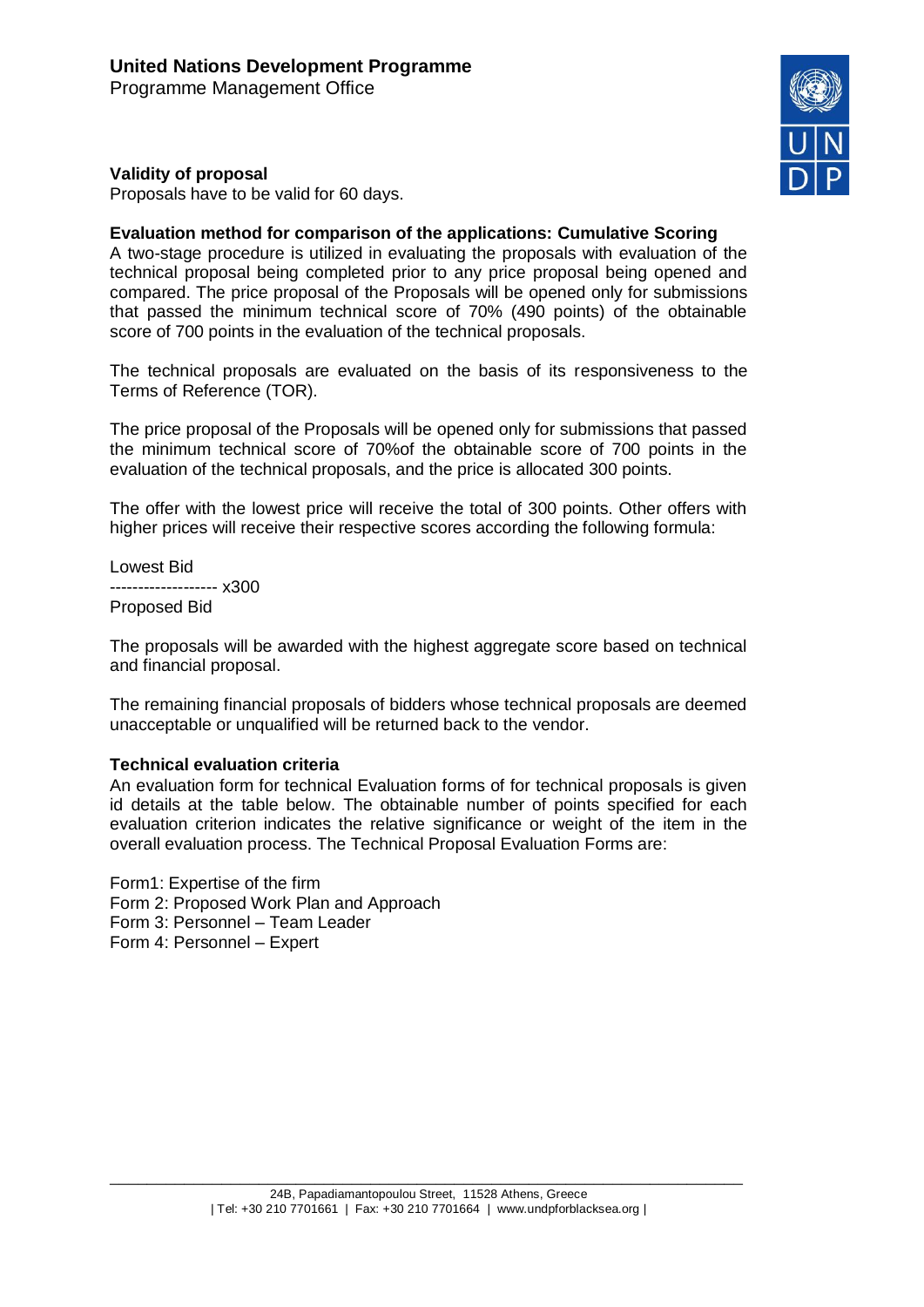# **United Nations Development Programme**

Programme Management Office



| <b>Summary of Technical</b>                                                                    | <b>Score</b>         | <b>Points</b>     | <b>Company / Other entity</b> |   |              |   |  |
|------------------------------------------------------------------------------------------------|----------------------|-------------------|-------------------------------|---|--------------|---|--|
| <b>Proposal Evaluation Forms</b>                                                               | Weight               | <b>Obtainable</b> | A                             | B | $\mathsf{C}$ | D |  |
| <b>Qualification of the Bidder</b>                                                             | 29%                  | 200               |                               |   |              |   |  |
| 1.1. Previous experience of the Applicant of                                                   |                      | 100               |                               |   |              |   |  |
| similar assignments                                                                            |                      |                   |                               |   |              |   |  |
|                                                                                                | from 3 to 5 projects | 75                |                               |   |              |   |  |
|                                                                                                | from 5 to 7 projects | 85                |                               |   |              |   |  |
|                                                                                                | more than 7 projects | 100               |                               |   |              |   |  |
| 1.2. Previous experience of the applicant on                                                   |                      |                   |                               |   |              |   |  |
| providing consultancy on the topics relevant to                                                |                      | 100               |                               |   |              |   |  |
| the assignment                                                                                 | from 3 to 5 years    | 75                |                               |   |              |   |  |
|                                                                                                | from 5 to 7 years    | 85                |                               |   |              |   |  |
|                                                                                                | more than 7 years    | 100               |                               |   |              |   |  |
| <b>Proposed Work Plan and</b><br>$\overline{2}$                                                |                      |                   |                               |   |              |   |  |
| <b>Approach</b>                                                                                | 35%                  | 250               |                               |   |              |   |  |
| 2.1. Clear presentation of approach/work                                                       |                      | 125               |                               |   |              |   |  |
| plan/timetable describing all the steps leading                                                |                      |                   |                               |   |              |   |  |
| to the achievement of the assignment                                                           |                      |                   |                               |   |              |   |  |
| Is the presentation clear and is the sequence                                                  |                      |                   |                               |   |              |   |  |
| of activities and the planning logical, realistic<br>and promise efficient implementation?     |                      | 70                |                               |   |              |   |  |
| Is the conceptual framework adopted                                                            |                      |                   |                               |   |              |   |  |
| appropriate for the task?                                                                      |                      | 55                |                               |   |              |   |  |
| 2.2. Outline of methodology for                                                                |                      |                   |                               |   |              |   |  |
| implementation of the assignment                                                               |                      | 125               |                               |   |              |   |  |
| Is the scope of task well defined and does it                                                  |                      | 70                |                               |   |              |   |  |
| correspond to the TOR?                                                                         |                      |                   |                               |   |              |   |  |
| Have the important aspects of the task been                                                    |                      | 40                |                               |   |              |   |  |
| addressed in sufficient detail?                                                                |                      |                   |                               |   |              |   |  |
| To what degree does the Offeror understand                                                     |                      | 15                |                               |   |              |   |  |
| the task?                                                                                      |                      |                   |                               |   |              |   |  |
| <b>Personnel - Team Leader</b><br>$\mathbf{3}$                                                 | 18%                  | 125               |                               |   |              |   |  |
| 3.1. Professional experience of the team<br>leader (at least 5 years in fields relevant to the |                      | 55                |                               |   |              |   |  |
| assignment)                                                                                    |                      |                   |                               |   |              |   |  |
| from 5 to 7 years                                                                              |                      | 45                |                               |   |              |   |  |
| form7 to 9 years                                                                               |                      | 50                |                               |   |              |   |  |
| more than 9 years                                                                              |                      | 55                |                               |   |              |   |  |
| 3.2. Previous experience managing projects                                                     |                      |                   |                               |   |              |   |  |
| similar to the assignments; (at least three                                                    |                      | 60                |                               |   |              |   |  |
| relevant projects)                                                                             |                      |                   |                               |   |              |   |  |
| from 3 to 5 projects                                                                           |                      | 45                |                               |   |              |   |  |
| from 5 to 7 projects                                                                           |                      | 55                |                               |   |              |   |  |
| more than 7 projects                                                                           |                      | 60                |                               |   |              |   |  |
| 3.3. Excellent analytical, communication and<br>facilitation skills                            |                      | 10                |                               |   |              |   |  |